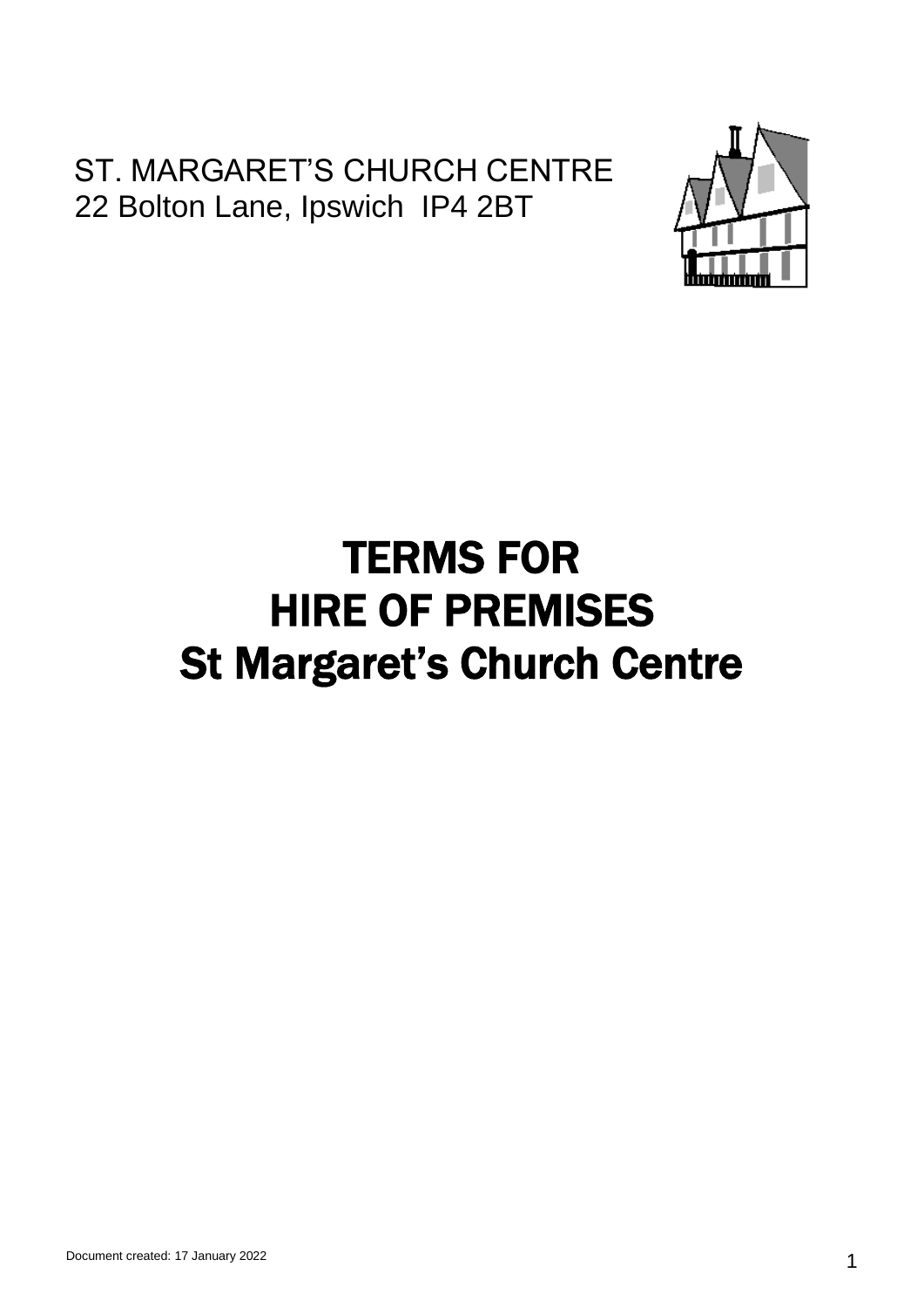Thank you for considering St Margaret's Church Centre.

Please read the following information carefully and then complete the form at the end and return it to the Bookings Secretary. Please also view the details on the Church web site http://www.stmargaretsipswich.org.uk/church-centre/ where photos, room sizes and other details are available.

We aim to be helpful and accommodating as far as possible to all users of our facilities. If you have any queries or need help with your booking, please contact the Bookings Secretary by email (stmargaretsbookings@hotmail.co.uk). Please bear in mind that the majority of the staff are volunteers, and that the Centre is not continuously staffed.

### BOOKINGS

- 1. Bookings should be made normally at least two weeks in advance using the booking form. The time booked MUST include provision for any preparation and for clearing up. All hirers MUST adhere to times booked. If booking times are not adhered to, then additional charges may be made.
- 2. Bookings can only be confirmed once a booking form has been completed, and payment has been made in advance. Regular bookings may be rolled forward and billed accordingly unless notified otherwise – it is the hirers' responsibility to notify of any holiday breaks, etc.
- 3. It is the responsibility of users to ensure that their booking forms are accurate.
- 4. One-off room bookings must be for at least 2 hours, extending to 3½ hours for the main Hall.
- 5. If a cancellation needs to take place, then this should be made in writing to the booking secretary well in advance. Provided at least two weeks' notice is given no charge will be made, but if less notice is given the full fee will be charged.
- 6. We reserve the right not to accept any booking.
- 7. We reserve the right to cancel a booking should an event of greater community or St Margaret's Church business or unforeseen circumstances arise. In such circumstances any monies paid will be returned, but no further liability will be accepted.
- 8. Payment is required at least two weeks before the time of hire for occasional users and for new regular users an advance payment for the first month must be received at least two weeks before the first session. Bookings can only be confirmed when payment has been received.
- 9. Please note that the premises are only available from 1pm to 5pm on Sundays, and only then for agreed one-off bookings.
- 10. The premises are in a residential area and therefore not suitable for noisy parties or similar activities that may impact on our neighbours. We regret that we cannot accept bookings from those under 21.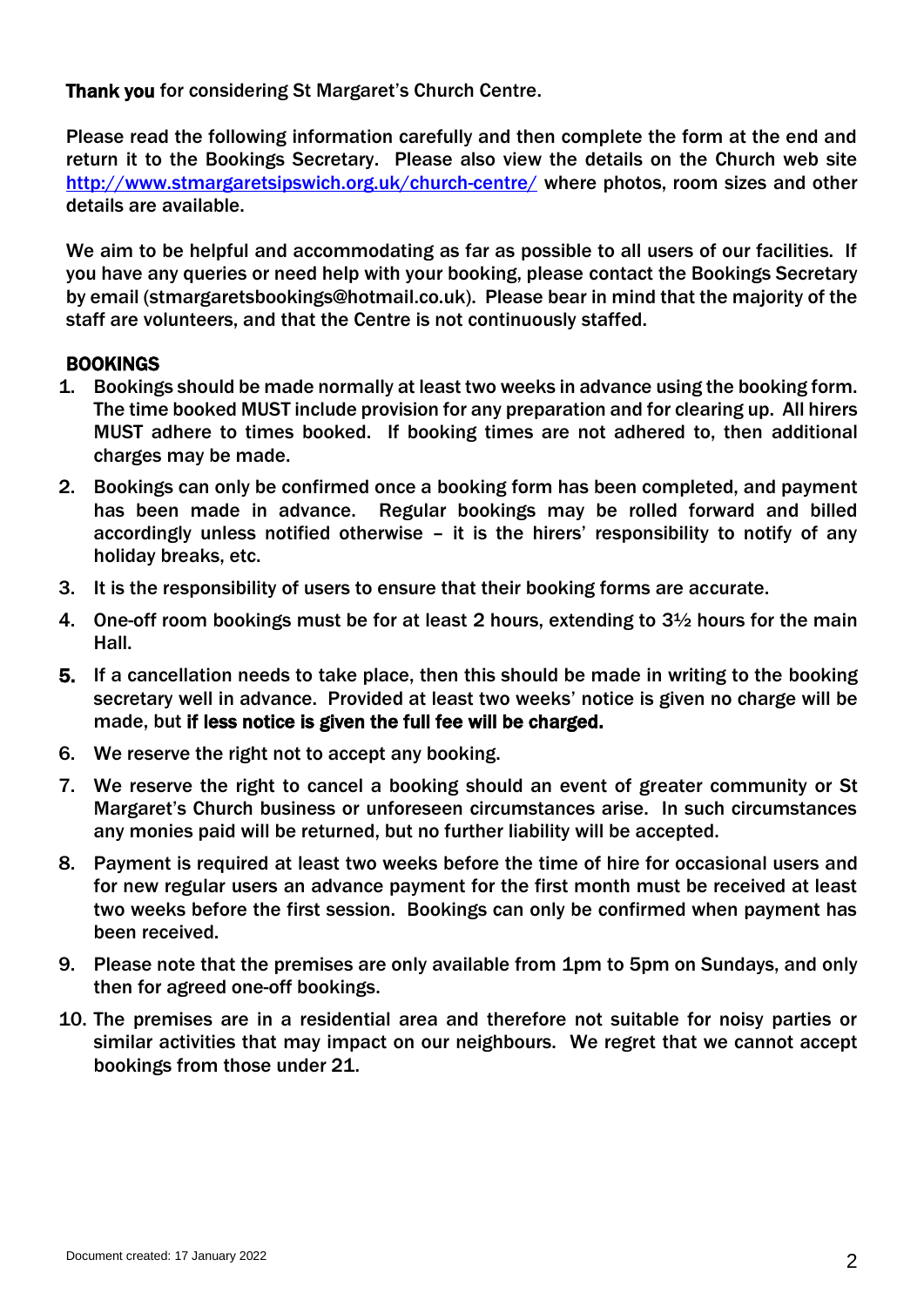## HIRER'S RESPONSIBILITIES

For the sake of other users and to keep costs down:

- The hirer must ensure that those who are present comply with the terms of hire whether he/she is on the premises or not. If the hirer is not present during the hire period the name, contact details and signature of the person who is present and responsible for the group must be provided. This person must also be over 21.
- The buildings must be left in a clean and tidy condition in essence, just as you found it. All reasonable precautions must be taken to avoid damage to church property. Any damage and breakages must be reported as soon as possible.
- Where a user has been allocated storage facilities this is entirely at the user's risk, we take no responsibility for loss or damage. If items are left elsewhere on the premises, then additional storage charges may be imposed and/or the items may be disposed of.

### BEFORE LEAVING:

In order to keep our charges down, there will probably be no cleaners between your visit and the next user, therefore:

- 1. Please check and ensure that toilets and wash basins are left clean and taps are turned off. Bagged Disposable nappies may only be placed in Disabled toilet bin.
- 2. ALL equipment must be returned to its correct storage place.
- 3. The hall floor must be swept clean by all hirers before leaving, (brush is kept in the chair store at the rear of the hall). Carpets must be left clean.
- 4. If the kitchen has been used at all, then all items must be clean and stored correctly and the sinks, work surfaces and floor must be thoroughly cleaned.
- 5. Small volumes of refuse may be placed in the bins, if recycling instructions are observed and space allows. Note that there are no facilities for the disposal of glass. It is expected that users will remove larger volumes of rubbish – if left on the premises a charge will be made.
- 6. All windows and fire doors must be fastened and all lights must be turned off.
- 7. If your group is last to leave you are responsible for locking up: check there is no-one left inside the building, ensure all lights are off, the electric lock is enabled leaving the outer door secure.

### RESTRICTIONS OF USE

- 1. Smoking is illegal and strictly forbidden in the premises.
- 2. The sale of alcoholic beverages is NOT allowed. Prior arrangement must be obtained for the consumption of alcoholic beverages provided by the organiser at a private function; this agreement will be given only when entry to the function is restricted, and to functions where a licence to sell alcohol is not required.
- 3. The hall entrance and corridors are for access and must be kept clear.
- 4. Nothing may be attached to the walls or fabric of the building except by use of blu tack. Any damage to the fabric or decoration will be chargeable.
- 5. Notices must only be posted on allocated portions of notice boards; any items placed without permission will be removed. Any other signs can only be used within the duration of bookings, and must not cause obstructions.

6. All events must finish by 11pm, but further time is allowed for clearing up.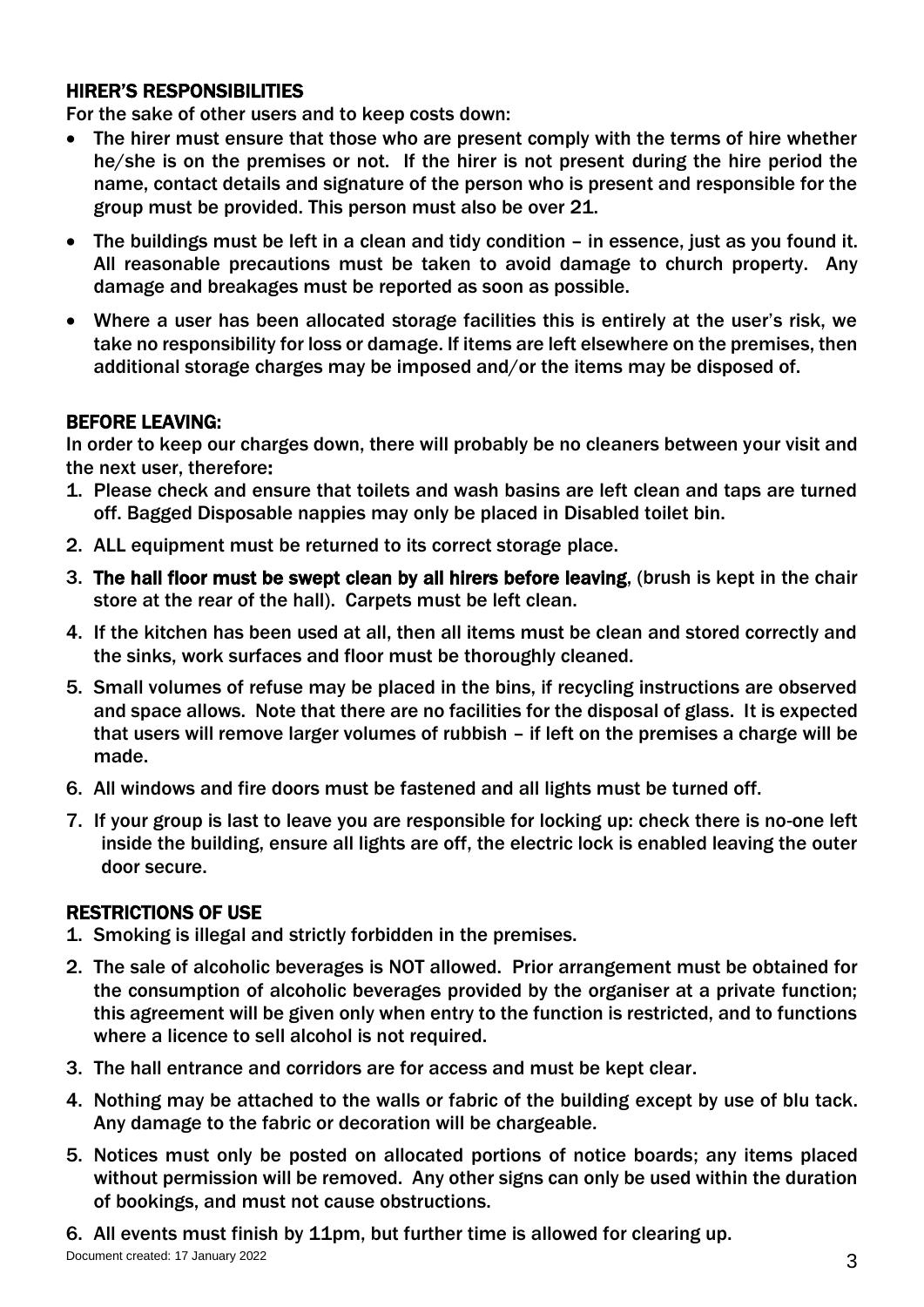- 7. No animals are permitted except guide dogs and small animals professionally supervised and managed for educational purposes.
- 8. Care should be taken to ensure that shoes or equipment do not damage the hall floor.
- 9. It is the hirer's responsibility to conform with all relevant health, safety, hygiene, licensing etc. regulations. If your activities involve children and/or vulnerable adults, you should have a child protection policy and use the Disclosure and Barring Service (DBS).
- 10. No naked flames or smoke machines. Candles only by agreement.
- 11. Users are expected to confine all their activities to the rooms and times booked.
- 12. Any keys provided must not be copied, and must be returned on demand. A deposit will be required for any keys issued. Similarly, access codes must not be disclosed to others.
- 13. Car parking is extremely limited. Parking for a single car per booking may be available only by prior arrangement and is not guaranteed. Even where granted, this limit must not be exceeded. Parking is only allowed on the black tarmacked area by the side door, parking elsewhere in Bishop's yard is strictly forbidden.

### LOSS OR DAMAGE

The use of church property is entirely at the hirer's and each group member's risk. St Margaret's church accepts no responsibility for any loss or damage, theft or injury incurred upon, or suffered by either the hirer or group member.

The hirer is responsible for the cost of making good any damage to church property during their group's occupancy, and any such damage must be reported to the church within 24 hours of vacating the premises.

After reading all the above terms and conditions of hire, please sign and return the attached form.

#### ADDITIONAL ADVICE

Please make sure you, or your named responsible person, know the position of fire exits and extinguishers. If the fire alarm activates the building must be evacuated.

St Margaret's PCC public liability insurance does not indemnify outside groups hiring the premises. All hirers should have their own public liability insurance cover – most organisations will have insurance cover and individuals hiring the premises for a private function should check with their household insurers to ensure that public liability cover extends to the event.

#### PAYMENT DETAILS

Regular hirers will be invoiced periodically and should not return payment will this form.

Other hirers, either: return the signed form by email and pay by direct transfer to: Bank of Scotland Account name: St Margaret's PCC Sort code: 12-16-39 Account number: 00800145 Reference: SMCC ddMMMyyyy where your event date is substituted eg SMCC 02APR2020

Or: write a cheque payable to 'St. Margaret's PCC' and send it, with the last page of the booking form (signed and dated) to:-

Bookings Secretary 9 Belgrave Close Ipswich IP4 2TT